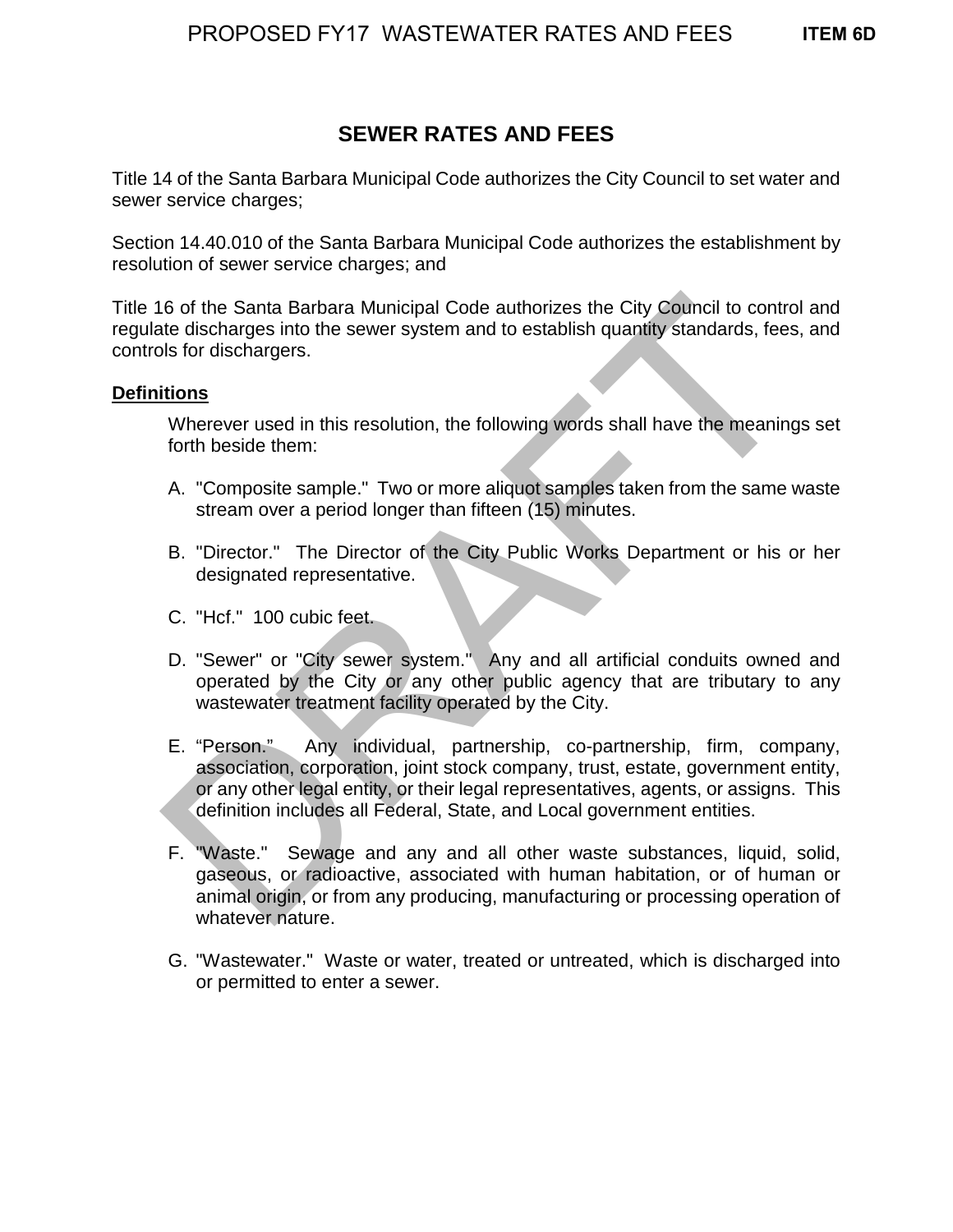#### **1. Sewer Service Rates.**

The following monthly rates and charges shall apply to use of sewers by the following categories of customers:

#### A. Residential Service Charge

- 1. Applicable to all accounts serving one detached dwelling unit:
	- i. Basic charge:  $$17.4716.56$
	- ii. Plus, charge based on the quantity of water consumed:

1 Hcf to 10 Hcf:  $$3.042.88/He$ 

Over 10 Hcf: No additional charge

- 2. Applicable to all accounts serving two or more detached dwelling units and all accounts serving 1, 2, 3 or 4 attached dwelling units:
	- i. Basic charge per dwelling unit: \$17.4716.56
	- ii. Plus, charge based on the quantity of water consumed per unit:

1 Hcf to 8 Hcf: \$3.042.88/Hcf

Over 8 Hcf: No additional charge

- 3. Applicable to all accounts serving five or more dwelling units, any of which are attached.
	- i. Basic charge per dwelling unit: \$17.4716.56
	- ii. Plus, charge based on the quantity of water consumed per unit:

1 Hcf to 7 Hcf:  $$3.042.88/He$ 

Over 7 Hcf: No additional charge

4. A residential account that does not receive City water service shall be charged the maximum rate for the appropriate category, regardless of the quantity of water used, except to the extent that water usage for the account is reported to the City on a monthly basis by the water service provider in a manner prescribed by the City. ii. Plus, charge based on the quantity of water consumed:<br>
1 Hcf to 10 Hcf:<br>
Samplical cover 10 Hcf:<br>
Samplical cover to Hcf:<br>
No additional charge<br>
2. Applicable to all accounts serving two or more detached dwelling<br>
and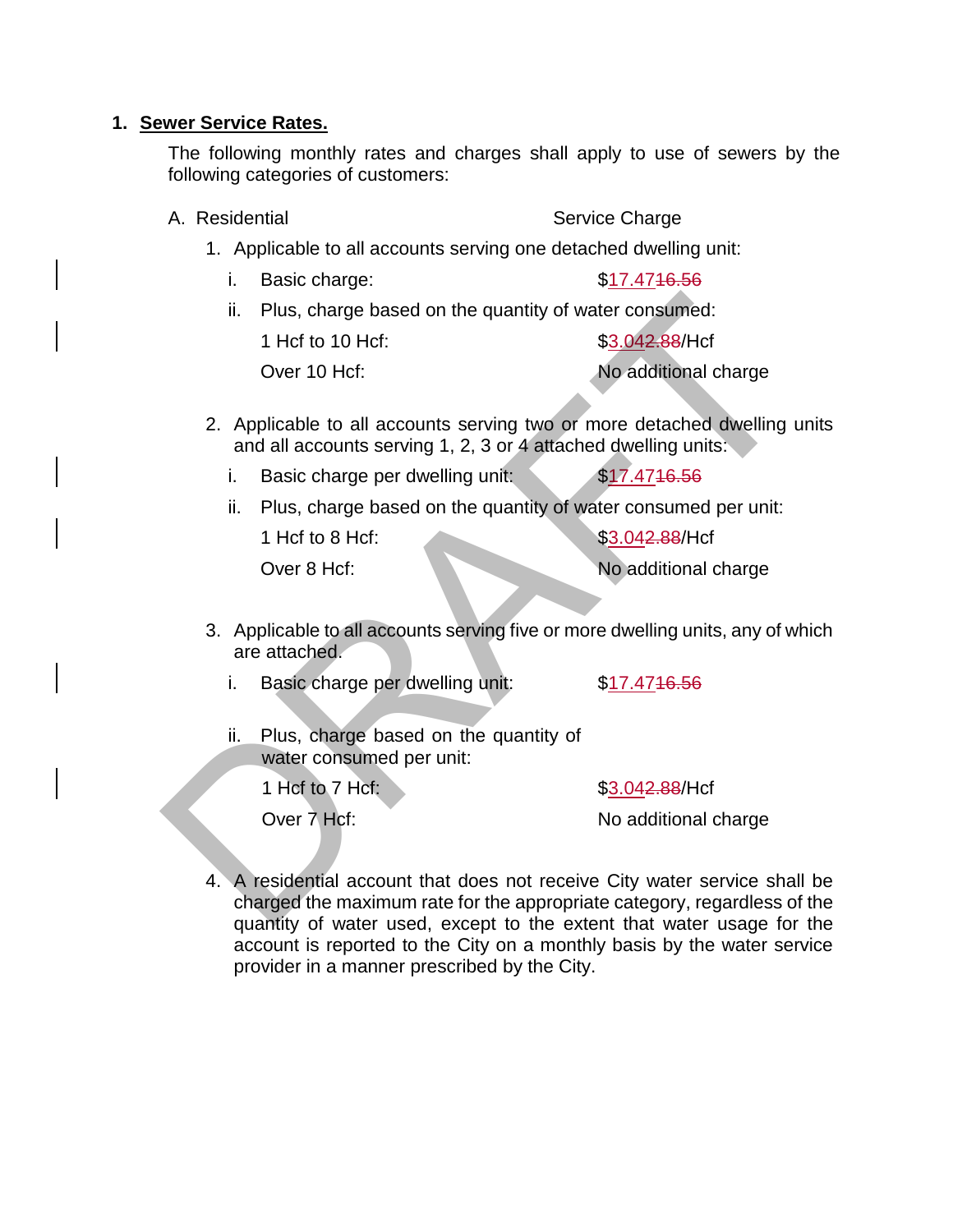B. Commercial Class 1.

Applicable to all light commercial uses, including, but not limited to, office/professional buildings, banks, institutional and public buildings, schools, colleges, day cares, churches, retail and department stores, utilities/water companies, light manufacturing, auto sales/repair/storage, car washes, warehouses, packing plants, parks, recreation, golf courses, auditorium/stadiums, clubs/lodge halls, parking lots, nurseries and greenhouses, and self-service laundry facilities located within multi-family housing complexes provided that discharge there from is limited to wastes typical of domestic wastewater, the greater of:

Service Charge 1. Quantity of water consumed:  $$3.443.26/Hc$ Or 2. Charge based on water meter size: 5/8" \$32.8431.13  $3/4"$   $$49.2746.70$ 1"  $$57.3154.32$  $1\frac{1}{2}$  \$98.39<del>93.26</del> 2" \$164.03455.48 3" \$327.92310.82 4"  $$409.28387.94$ 6" \$819.79<del>777.05</del> 8" \$1,434.66<del>1359.87</del> 10" \$2,202.162087.36 Nousing complexes provided that discharge there from is limited to w<br>typical of domestic wastewater, the greater of:<br>
Service Charge<br>
1. Quantity of water consumed:<br>
Satisface<br>
Or<br>
2. Charge based on water meter size;<br>
5/8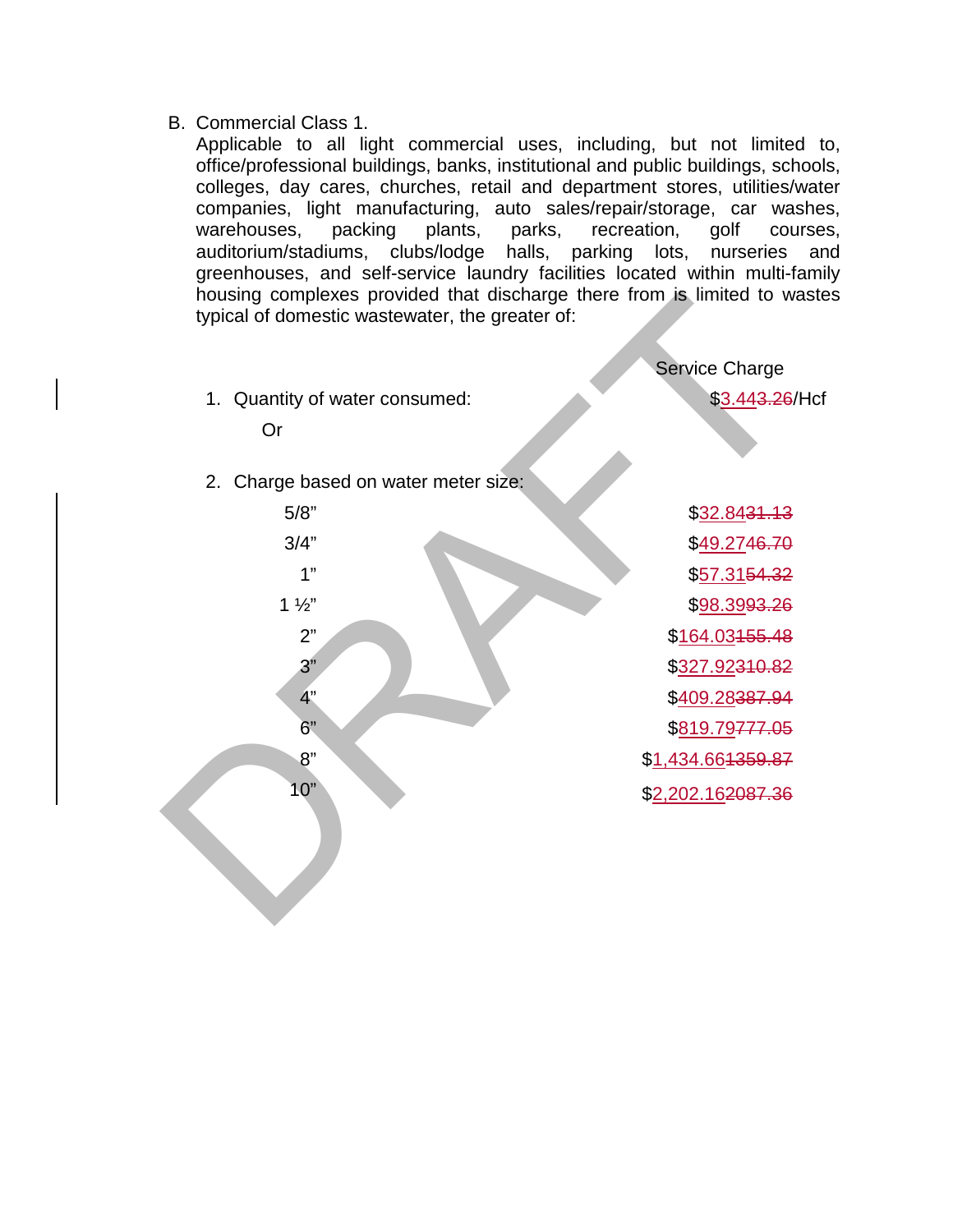C. Customer Class 2.

Applicable to commercial uses including rest homes; common areas of condominium projects, community apartment projects, and mobile home parks; mixed use (commercial and residential) projects; industrial condos, hotels; bed and breakfasts; service stations; miscellaneous industrial uses; lumber yards/mills; heavy industry; mineral processing; wholesale laundry; hospitals; and other commercial establishments with waste strengths similar to those above, the greater of:

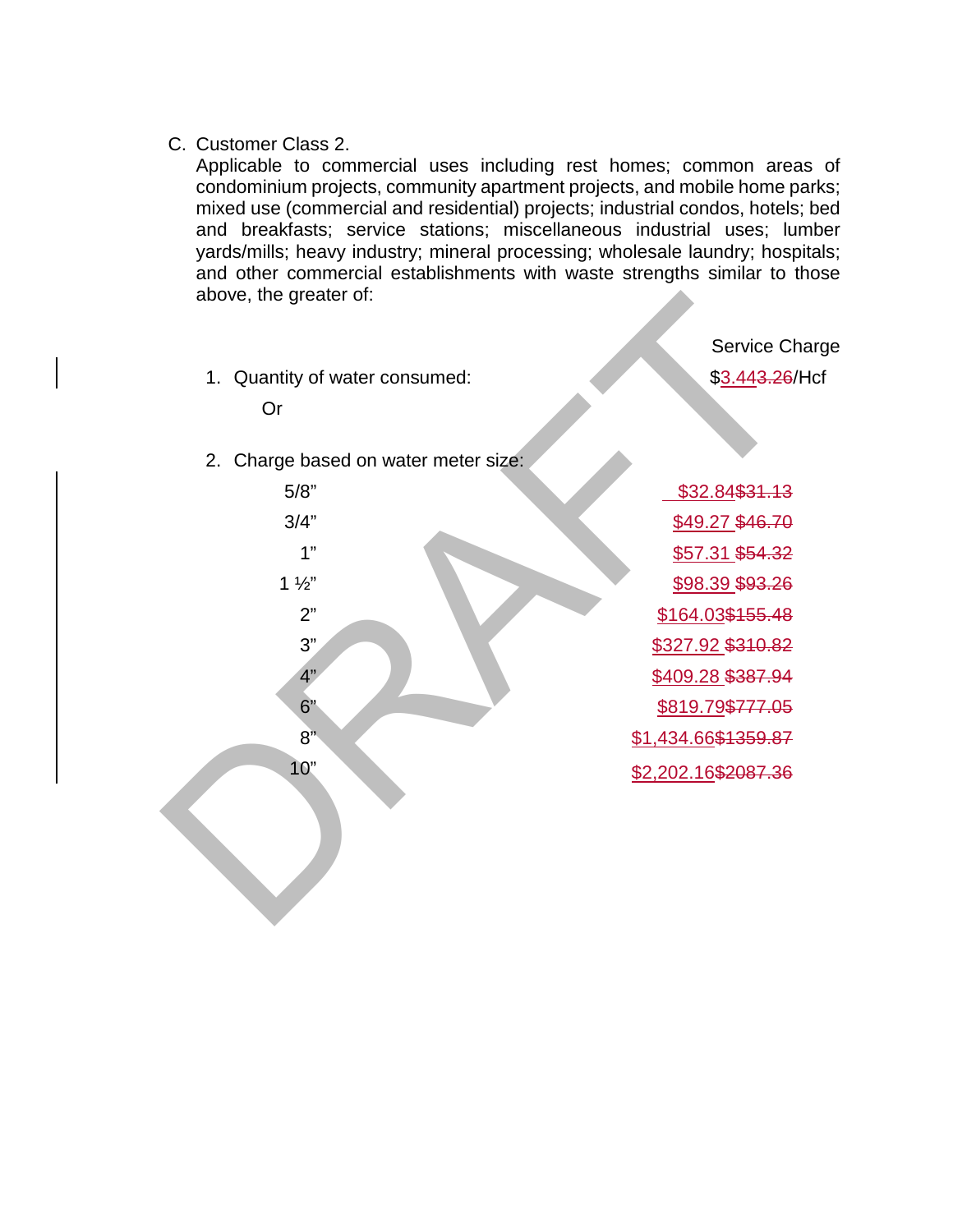#### D. Customer Class 3.

Applicable to commercial uses including shopping centers, both regional and neighborhood, the greater of:

|                                                                                                                                                                                                                                                                                                                                                                                                                                                                                                                                                    | Service Charge              |  |  |
|----------------------------------------------------------------------------------------------------------------------------------------------------------------------------------------------------------------------------------------------------------------------------------------------------------------------------------------------------------------------------------------------------------------------------------------------------------------------------------------------------------------------------------------------------|-----------------------------|--|--|
| 1. Quantity of water consumed:                                                                                                                                                                                                                                                                                                                                                                                                                                                                                                                     | \$3.443.26/Hcf              |  |  |
| Or                                                                                                                                                                                                                                                                                                                                                                                                                                                                                                                                                 |                             |  |  |
|                                                                                                                                                                                                                                                                                                                                                                                                                                                                                                                                                    |                             |  |  |
| 2. Charge based on water meter size:                                                                                                                                                                                                                                                                                                                                                                                                                                                                                                               |                             |  |  |
| 5/8"                                                                                                                                                                                                                                                                                                                                                                                                                                                                                                                                               | \$32.84\$31.13              |  |  |
| 3/4"                                                                                                                                                                                                                                                                                                                                                                                                                                                                                                                                               | \$49.27 \$46.70             |  |  |
| 1"                                                                                                                                                                                                                                                                                                                                                                                                                                                                                                                                                 | \$57.31 \$54.32             |  |  |
| $1\frac{1}{2}$                                                                                                                                                                                                                                                                                                                                                                                                                                                                                                                                     | \$98.39 \$93.26             |  |  |
| 2"                                                                                                                                                                                                                                                                                                                                                                                                                                                                                                                                                 | \$164.03\$155.48            |  |  |
| 3"                                                                                                                                                                                                                                                                                                                                                                                                                                                                                                                                                 | \$327.92 \$310.82           |  |  |
| 4"                                                                                                                                                                                                                                                                                                                                                                                                                                                                                                                                                 | \$409.28 \$387.94           |  |  |
| 6"                                                                                                                                                                                                                                                                                                                                                                                                                                                                                                                                                 | \$819.79\$777.05            |  |  |
| 8"                                                                                                                                                                                                                                                                                                                                                                                                                                                                                                                                                 | \$1,434.66\$1359.87         |  |  |
| 10"                                                                                                                                                                                                                                                                                                                                                                                                                                                                                                                                                | \$2,202.16\$2087.36         |  |  |
|                                                                                                                                                                                                                                                                                                                                                                                                                                                                                                                                                    |                             |  |  |
| E. Customer Class 4.                                                                                                                                                                                                                                                                                                                                                                                                                                                                                                                               |                             |  |  |
| Applicable to all high strength commercial or industrial uses, including, but not<br>limited to, food processing establishments, including bakeries; donut shops;<br>butchers; restaurants (including fast food restaurants); delicatessens;<br>hotels/motels with restaurants; supermarkets/grocery stores; seafood<br>processors; and dairy processors. Also applicable to mortuaries, cemeteries<br>mausoleums; and other commercial establishments<br>with<br>waste<br>and<br>characteristics similar to those included above. The greater of: |                             |  |  |
|                                                                                                                                                                                                                                                                                                                                                                                                                                                                                                                                                    | Service Charge              |  |  |
| 1. Quantity of water consumed:                                                                                                                                                                                                                                                                                                                                                                                                                                                                                                                     | \$4.18 <del>3.96</del> /Hcf |  |  |

- 
- 1. Quantity of water consumed:  $$4.183.96/Hc$

# Or

2. Charge based on water meter size:

| 5/8"           | \$40.94 \$38.81   |
|----------------|-------------------|
| 3/4"           | \$61.41 \$58.21   |
| 1"             | \$71.76 \$68.02   |
| $1\frac{1}{2}$ | \$123.26 \$116.83 |
|                |                   |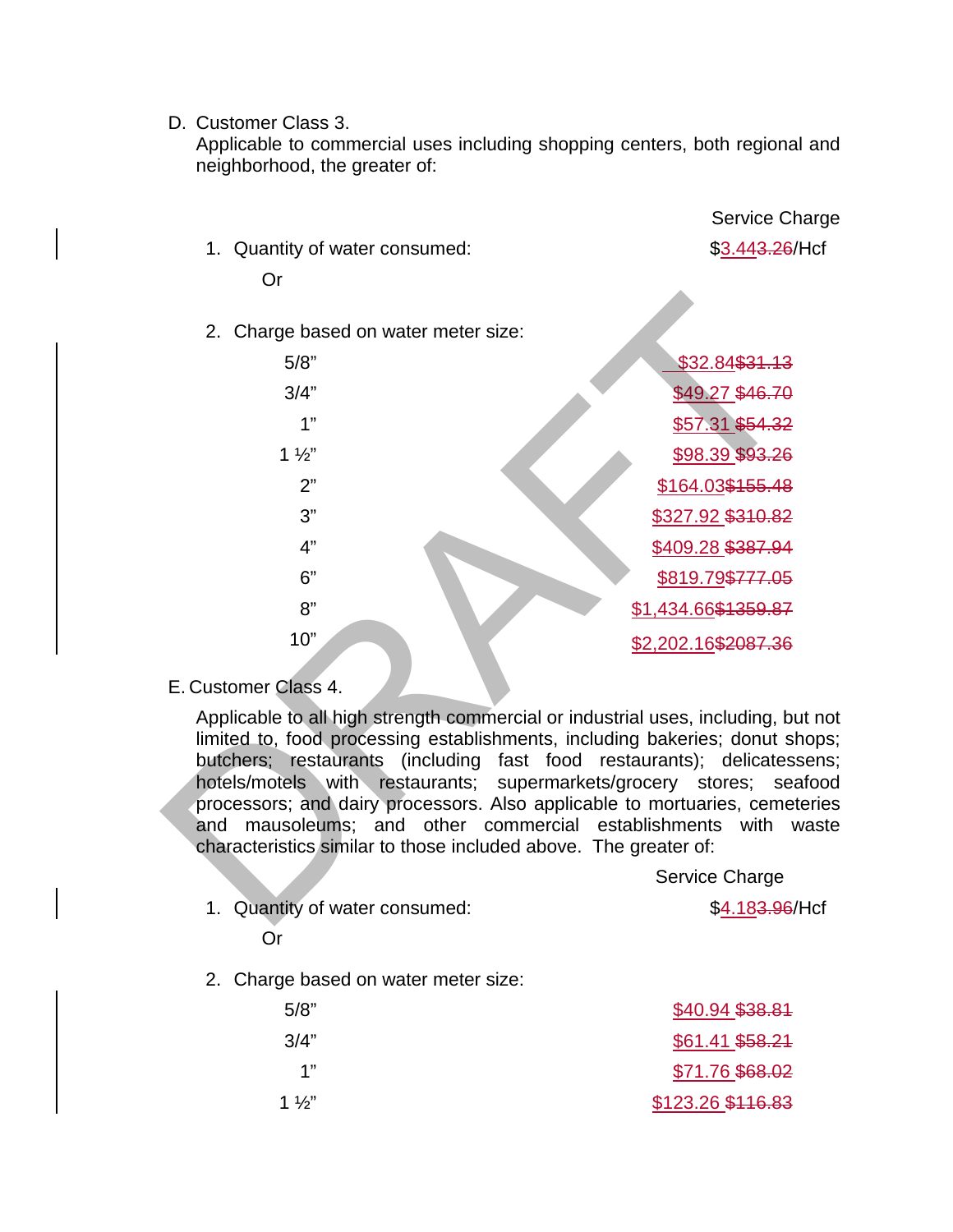| \$204.97 \$194.28    |
|----------------------|
| \$409.83 \$388.46    |
| \$512.46 \$485.74    |
| \$1,024.72 \$971.30  |
| \$1,793.20 \$1699.72 |
| \$2,818.05 \$2671.14 |
|                      |

- F. The quantity of "water consumed" refers to the quantity of metered water service, other than through irrigation meters, provided monthly to a parcel having one or more connections to the City sewer system. Where the quantity of wastewater which enters the sewer connection(s) to a particular parcel is substantially less than the quantity of metered service to the parcel, a sewer service customer shall be charged only for the quantity of wastewater discharged to the sewer connections to the customer's property, provided the customer demonstrates annually to the satisfaction of the Director the amount of wastewater actually discharged monthly and annually from the property to the City sewer system. F. The quantity of "water consumed" refers to the quantity of metered<br>service, other than through irrigation meters, provided monthly to a having one or more connections to the City sewer system. Where the query contracts
- G. The above sewer charges shall be billed (i) effective the date of the sewer connection or (ii) as otherwise provided by written agreement of the customer and the Director.

# **2. Industrial Waste Pretreatment Monitoring Program Charges**

Every Person required to obtain a permit under Title 16 of the Santa Barbara Municipal Code shall be required to pay fees and charges as set forth below:

- A. Where no more than one wastewater analysis per year is necessary:
	- 1. \$142.00 per permit per year
	- 2. \$142.00 per resample
- B. Where sampling (i) is necessary no more than two times per year or (ii) requires collection of a composite sample or more than one analysis:
	- 1. \$214.00 per permit per year
	- 2. \$142.00 per resample
- C. Where sampling (i) is necessary more than two times per year and (ii) requires collection of a composite sample or more than one analysis:
	- 1. \$\$1,547.00 per permit per year
	- 2. \$142.00 per resample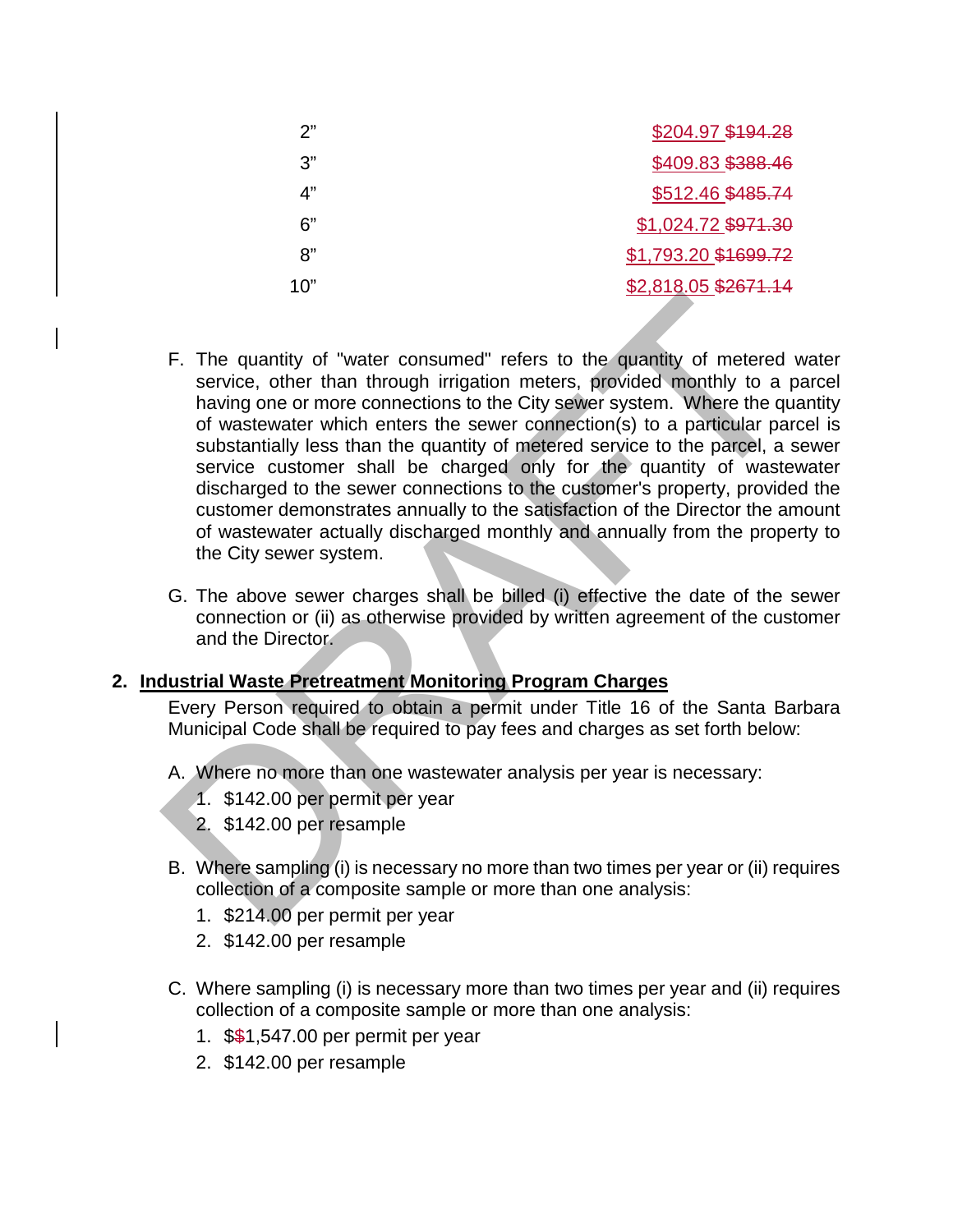- D. Where there is an application to discharge contaminated storm water or groundwater to the sewer system, a non-refundable fee of \$142.00 shall be paid.
- E. A fee of \$142.00 per year shall be charged to permit each rainwater diversion valve.

# **3. Sewer Service Connections**

A. The following charges shall apply for each connection of a sewer lateral to the City sewer system, and shall be in addition to any applicable buy-in fees:

| Sewer Lateral Size | Fee      |
|--------------------|----------|
| ⊿"                 | \$725.00 |
| ิ "                | \$745.00 |
|                    |          |

Applicants for such connections shall coordinate with City staff in advance of the appointed installation time to determine required site preparations. If City staff determines that such preparation is not complete at the scheduled start time, a rescheduling fee of \$331.00363.00 will be charged and the connection will be rescheduled upon payment of such fee.

B. If a sewer main is damaged during installation or replacement of a lateral or during other similar work affecting City sewer lines, an additional fee equal to the greater of \$218.00 per lineal foot of sewer line needing repair or replacement, or \$331.00 per hour plus the cost of materials including fifteen percent markup, shall be charged to the person(s) who caused such damage. Wer Service Connections<br>
A. The following charges shall apply for each connection of a sewer lateral<br>
City sewer system, and shall be in addition to any applicable buy-in fees:<br>
Sewer Lateral Size<br>  $\begin{array}{r} 6^{\circ} \\ 4^{\circ} \\ 5$ 

# **4. Wastewater Discharge Other Than Through An Approved Sewer Connection.**

The following service charge shall apply to all discharges of wastewater permitted pursuant to Municipal Code Section 16.04.080 and 16.04.090:

\$10.50 per 100 gallons. Charges shall be assessed on the metered discharge or on the rated capacity of the tank discharging the wastewater if no meter is available.

# **5. Wastewater Miscellaneous Fees**

A. The following service charges shall apply for services of City wastewater staff upon application of a property owner, contractor, or other applicant, or where such services are deemed necessary by City staff to prevent or mitigate damage to the City collection system or violation of regulations related to the collection system: